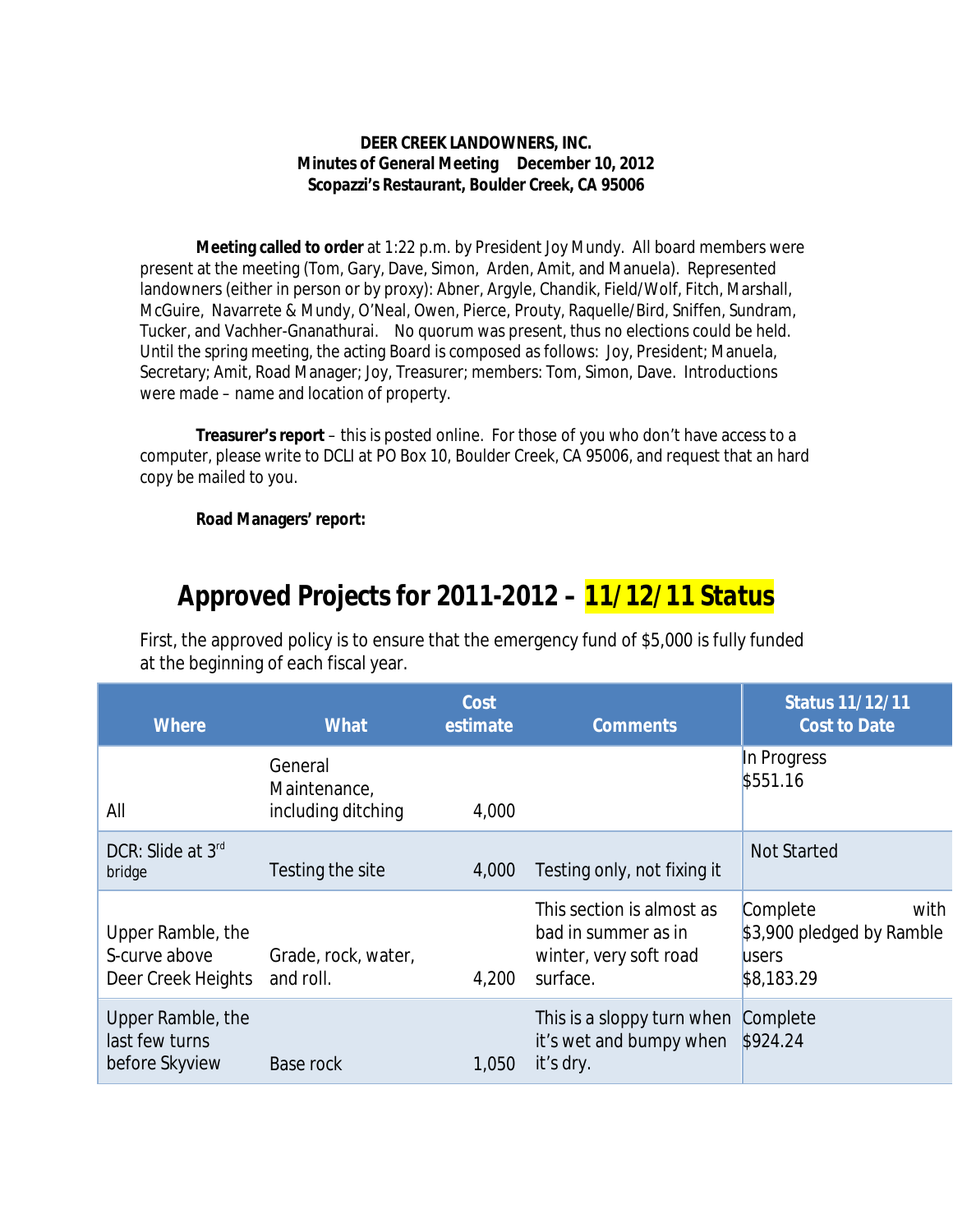| Jack's Road                                                                     | New culvert                                                                           | 1,200      | Very high priority. Need a<br>backhoe to do the work.                                                                            | Complete<br>\$743.14         |
|---------------------------------------------------------------------------------|---------------------------------------------------------------------------------------|------------|----------------------------------------------------------------------------------------------------------------------------------|------------------------------|
| $DCR$ , $3rd$ bridge<br>upstream side                                           | Swale/ditch to<br>dump water into<br>creek at the bottom<br>of the Willis<br>driveway | 430        | Improve drainage                                                                                                                 | Complete<br>\$750.00         |
| DCR, 3 <sup>rd</sup> bridge,<br>downstream side-                                | Regrade with drain<br>rock (one load),<br>improve ditching,<br>full xfer              | 1,250      | Improve drainage                                                                                                                 | Complete<br>\$1,023.54       |
| DCR: BCR to first<br>bridge                                                     | Ditching                                                                              | 60         |                                                                                                                                  | Not started                  |
| Option C: DCR: 3rd<br>bridge to Ramble                                          | 2 culverts plus<br>ditching                                                           | 4,000      | Must do before any other<br>improvement to this<br>section                                                                       | In progress<br>\$3,948.54    |
| DCR: Ron's Road /<br>yellow gate to 3 <sup>rd</sup><br>bridge                   | Repair drainage and<br>add culvert                                                    | 2,000      | Double-ditching, get<br>water from ditch #2 into<br>the culvert. The source of<br>the problem is on Ron's<br>Rd, not DCLI roads. | Not started                  |
| DCR, new culvert<br>installed by Shanti<br>before the 2 <sup>nd</sup><br>bridge | Add downspout                                                                         |            | Work party                                                                                                                       | Not started                  |
| <b>Total</b>                                                                    |                                                                                       | \$26,090 * | YTD Budgeted \$20,030                                                                                                            | <b>YTD Costs \$16,123.91</b> |

## **\* Includes \$3,900 donation from Ramble Users**

 **Elections:** it was determined (after much counting) that we had a quorum.

 Tom enthusiastically endorsed Amit for the position of Road Manager and he was elected by acclamation. Amit asked that he be kept informed about what ideas and suggestions we have, especially on the roads he doesn't drive and with which he is not familiar. He offered his contacts and said that he will be available after 6 a.m. and before 9 p.m. His phone number: 510 926 1500 and email address: [amitvachher@gmail.com.](mailto:amitvachher@gmail.com.) (Obviously this is an exception to the 'please don't contact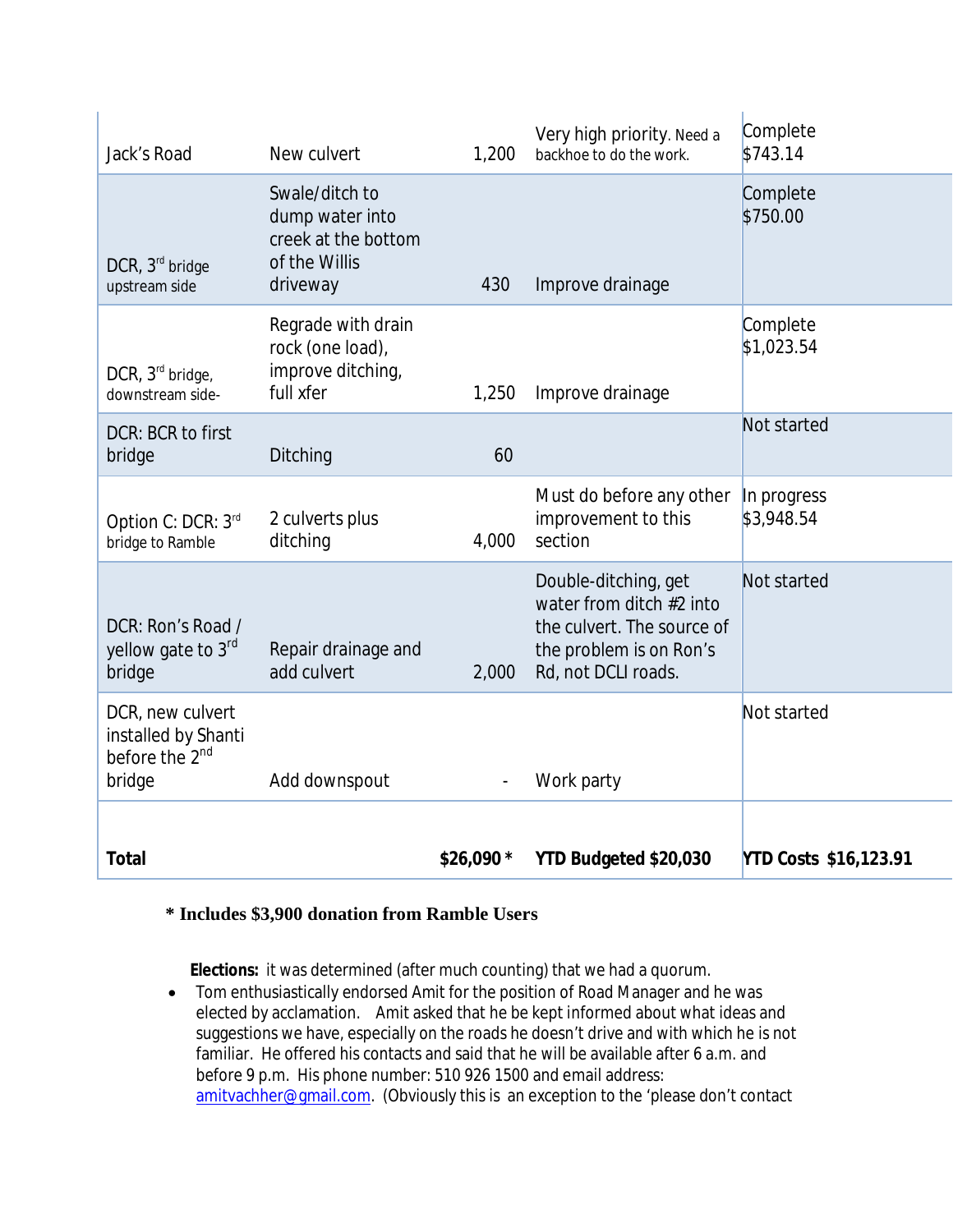the Board directly')

- Gary nominated Manuela for Secretary and she was elected by acclamation.
- Board member Dave's position was up for election and Dave was elected by acclamation.
- Amit's Board position was now vacated since he became Road Manager, and Tom offered to step into Amit's Board position and was elected by acclamation; Tom offered to be a consultant/advisor for Amit.

**New business:** There were no items of new business that required a vote.

- **Speeding:** Jill Corbell gave an angry and impassioned plea that people slow down on the road – that her dog was almost run over by a speeder.
- **Heavy Vehicle Policy:**
	- Joy explained how the HVP works: heavy vehicle fees apply to any vehicle > 10,000 pounds (a pickup weighs about 4000 pounds), after your first 8 round trips in a year. The fee is based on the weight of the vehicle and the miles driven. Aside from logging – where the permitting process requires the logging company to report each round trip and weight – the current policy is to selfreport heavy vehicle round trips.
	- HVP fees paid this year: \$0. Nichters were billed and have not yet paid Gary and Amit will talk to them in person. Joy said that there is a significant amount of money that should be paid by the landowners – rough estimate \$5K.
	- (Joy's presentation attached here).
	- Additional comments: 2 wheel drive vehicles do as much if not more damage that heavy vehicles – take responsibility; Ramble resident wants to make sure the money that was donated by the Ramble people go for Ramble Road. Joy asked for guidance from the membership as to what to do about collecting from the people who are responsible for heavy vehicle. Comments: there should be a difference between business and residential use; a sur-charge for 2 wheel drive; don't want to be cops; some people who come up only in the summer might not know about the need for 4 wheel drive; speed bumps.
	- Joy asked for volunteers to get together and come up with ideas about how to solve the problem of speeders, 2 wheel drive, and excessive use of the road. Joy said that if there are no volunteers, shall the Board come up with ideas? Amit said he'd get together with some of the people and discuss the issues.
- **Paving:** Joy asked for a discussion about whether to pave or not.
	- Jill adamant that isn't legal to pave the easement without a landowner's approval.
	- Dave talked about erosion problem with the dirt road, and as quaint as it is, it's becoming untenable with all the traffic.
	- Cal Fire does an evaluation each year on each road so they can determine if they can get up to us in case of emergency, and they want anything over 15 degrees to be paved; will protect people from potential red tagging; the cost of paving and that it is tenable to be able to cover the costs.
	- Joy's presentation about cost of paving included here.
	- Jill vociferously voiced her objection to paving; again, that it isn't legal to pave a landowner's easement, and that if people want a paved road they should move to Los Gatos; that she moved up here to get away from paved roads. Tom said